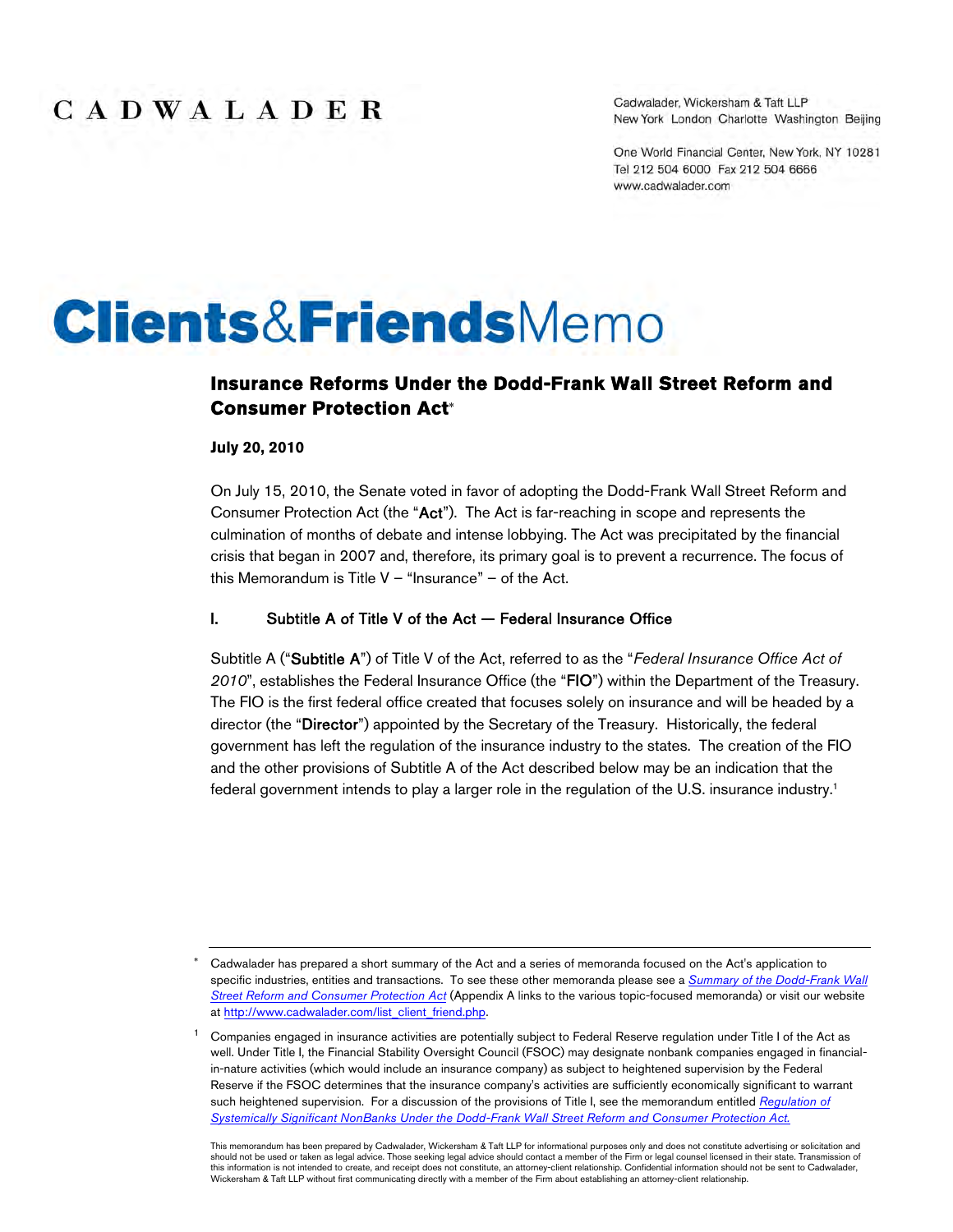## **Clients&FriendsMemo**

The FIO is tasked with overseeing all lines of insurance except for (i) health insurance, $^2$  (ii) longterm care insurance (except long-term care insurance that is included with life or annuity insurance components) $3$  and (iii) crop insurance.<sup>4</sup> The FIO has the authority to:

- monitor all aspects of the insurance industry, including identifying issues or gaps in the regulation of insurers that could contribute to a systemic crisis in the insurance industry or the U.S. financial system;
- monitor the extent to which traditionally underserved communities and consumers, minorities and low- and moderate-income persons have access to affordable insurance products (except health insurance);
- recommend that the Financial Stability Oversight Council ("FSOC") designate an insurer (including its affiliates) as an entity that should be subject to regulation as a nonbank financial company supervised by the Board of Governors of the Federal Reserve System pursuant to Title I of the Act on the basis that such insurer (or affiliate) presents a potential risk to the U.S. financial system;<sup>5</sup>
- assist the Secretary of the Treasury in administering the terrorism insurance program established pursuant to the Terrorism Risk Insurance Act;
- coordinate federal efforts and develop federal policy on prudential aspects of international insurance matters, including representing the U.S. in the International Association of Insurance Supervisors;
- assist the Secretary of the Treasury in negotiating "covered agreements" between the U.S. and foreign governments or regulatory authorities (as discussed below); also, determine whether state insurance measures are preempted by any such covered agreements;
- consult with the states (and their insurance regulators) regarding insurance matters of national and international importance; and
- perform such other related duties and authorities as may be assigned to the FIO.

<sup>&</sup>lt;sup>2</sup> As determined by the Secretary of the Treasury in coordination with the Secretary of Health and Human Services based on section 2791 of the Public Health Service Act (42 U.S.C. 300gg–91).

<sup>&</sup>lt;sup>3</sup> As determined by the Secretary of the Treasury in coordination with the Secretary of Health and Human Services.

<sup>4</sup> As established by the Federal Crop Insurance Act (7 U.S.C. 1501 *et seq*.).

<sup>5</sup> *See* footnote 1.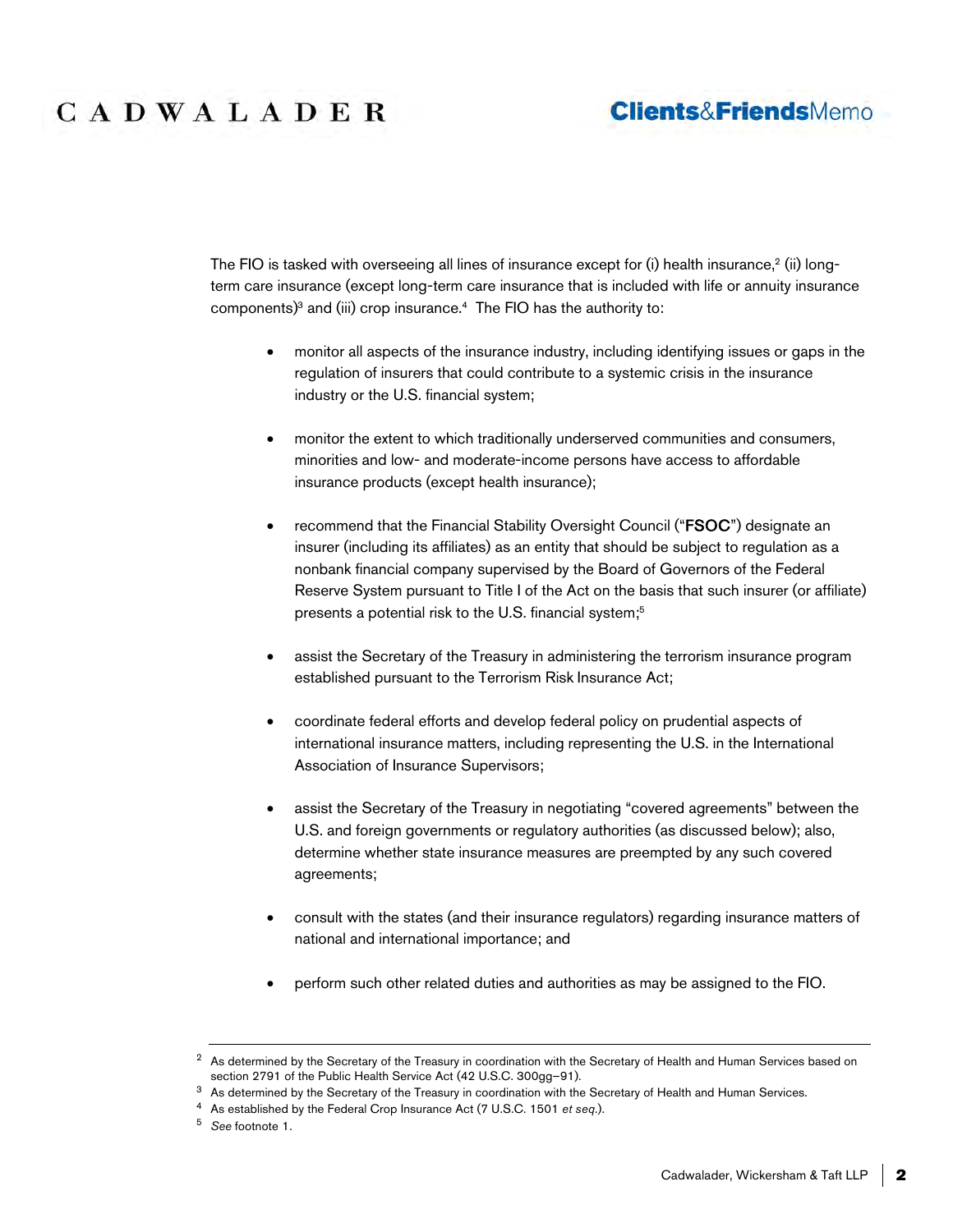### **Clients&FriendsMemo**

The FIO will also advise the Secretary of the Treasury on both domestic and international insurance policy issues and the Director will serve in an advisory capacity on the FSOC. In order to carry out the foregoing tasks, the FIO is empowered to, among other things, collect and gather data from insurers and the insurance industry, analyze and disseminate such data and issue reports on all lines of insurance (except health insurance overseen by the FIO).

#### A. **Information Gathering**

The FIO may require an insurer (or its affiliate) to submit information or data to it in order to carry out its prescribed functions; *provided*, *however*, certain "small" insurers that meet a minimum size threshold to be established by the FIO will be exempt from having to comply with any such information requests. Prior to requesting information directly from insurers, the FIO is required to coordinate with federal agencies and state insurance regulators (and any publically available sources) to determine whether the information that is the subject of the request can be obtained in another manner from another source. If such information is available from another source in a timely manner, the FIO will collect the information from such source instead of from the insurer. In the event that that nonpublic information is submitted by an insurer to the FIO, such submission (a) will not constitute a waiver of any privilege under federal or state law to which the information is otherwise subject and (b) will continue to be protected by any prior confidentiality agreements entered into that covers such information. Information that is gathered by the FIO may be shared with state insurance regulators through an information sharing agreement. Significantly, subject to certain requirements, the Director is granted the power to require by subpoena the production of any data that it requests as part of its information-gathering function.

#### B. Preemption of State Insurance Measures

The FIO may preempt state insurance measures,<sup>6</sup> but only if the Director determines that the measure (A) results in less favorable treatment of a non-U.S. insurer domiciled in a foreign jurisdiction that is subject to a covered agreement than a U.S. insurer domiciled, licensed, or otherwise admitted in that state; and (B) is inconsistent with a covered agreement. Prior to making any determination to preempt a state insurance measure, the Director must notify and consult with the applicable state and the United States Trade Representative, publish in the Federal Register notice of the potential inconsistency with a covered agreement (including a description thereof), provide a reasonable opportunity for interested parties to comment and consider such comments. If the Director concludes that

<sup>6</sup> State insurance measures are defined as any state law, regulation, administrative ruling, bulletin, guideline or practice relating to or affecting prudential measures applicable to insurance or reinsurance.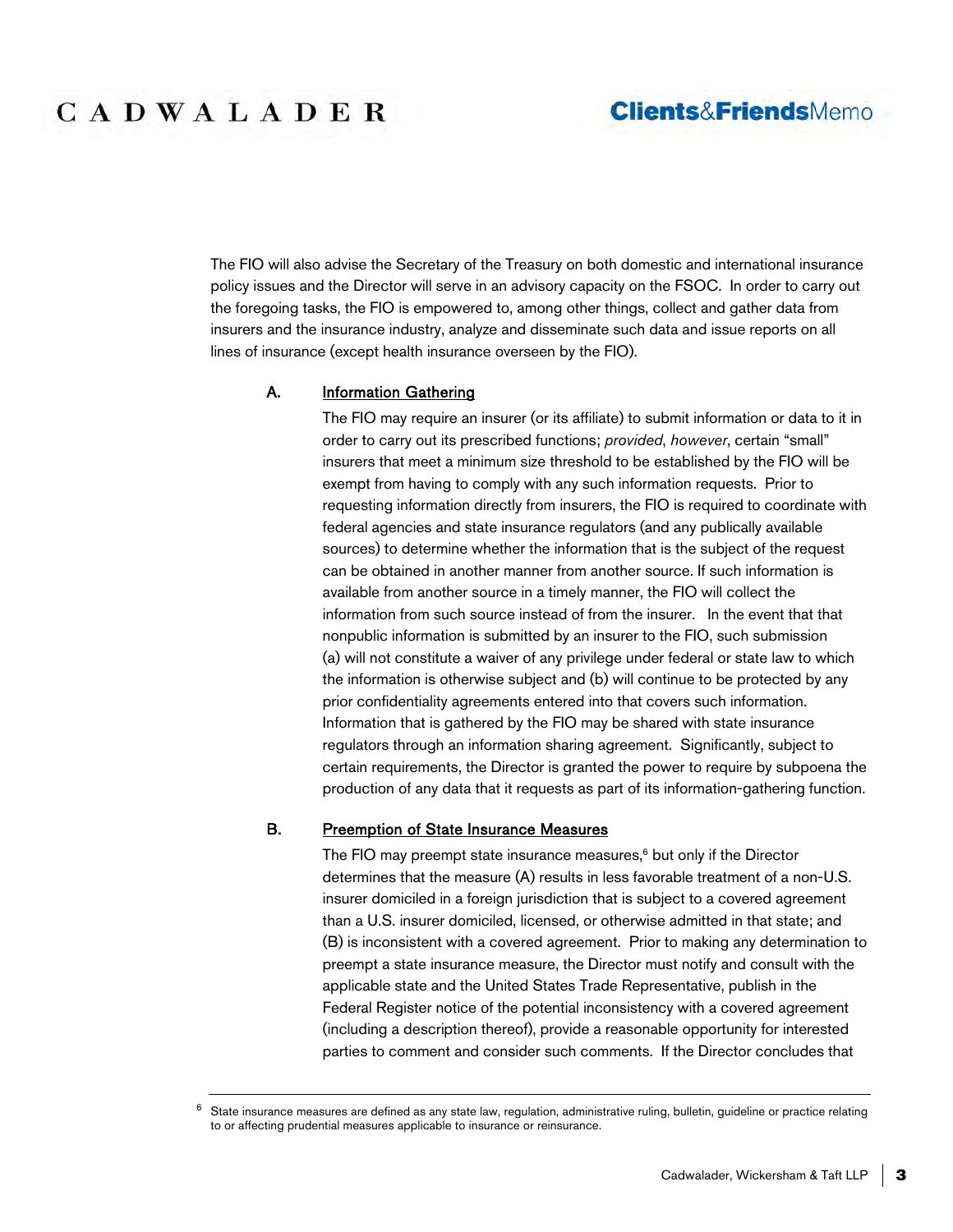### **Clients&FriendsMemo**

# CADWALADER

there is an inconsistency, the Director will then notify the state, establish a reasonable period of time (not less than 30 days) before the determination becomes effective, notify certain committees of Congress and publish a notice in the Federal Register. No state could then enforce insurance measures that were preempted by these provisions (although the decision to preempt could be appealed to a federal court). Subtitle A does not preempt, however, (A) any state insurance measure that governs any insurer's rates, premiums, underwriting, or sales practices, (B) any state coverage requirements for insurance, (C) the application of the antitrust laws of any state to the business of insurance, or (D) any state insurance measure governing the capital or solvency of an insurer, except to the extent that such state insurance measure results in less favorable treatment of a non-U.S. insurer than a U.S. insurer.

#### Note: *Despite the preemption power, the Act is clear that nothing therein should be construed to provide the FIO or the Department of the Treasury with general supervisory or regulatory authority over the business of insurance, which authority is intended to remain with state insurance regulators.*

#### C. Reports

Under the Act, the Director is tasked with providing certain reports on the U.S. and global reinsurance markets, including the following:

- Beginning on September 30, 2011 (and on an annual basis thereafter), the Director must submit to the President and to Congress a report on any actions taken by the FIO to preempt inconsistent state insurance measures.
- Beginning September 30, 2011 (and on an annual basis thereafter), the Director must submit to the President and Congress a report on the insurance industry and any other information the Director deems relevant or that is requested by certain committees of Congress.
- No later than September 30, 2012, the Director must submit to Congress a report describing the breadth and scope of the global reinsurance market and the critical role such market plays in supporting insurance in the U.S.
- No later than January 1, 2013 (and updated not later than January 1, 2015), the Director must submit to Congress a report regarding the ability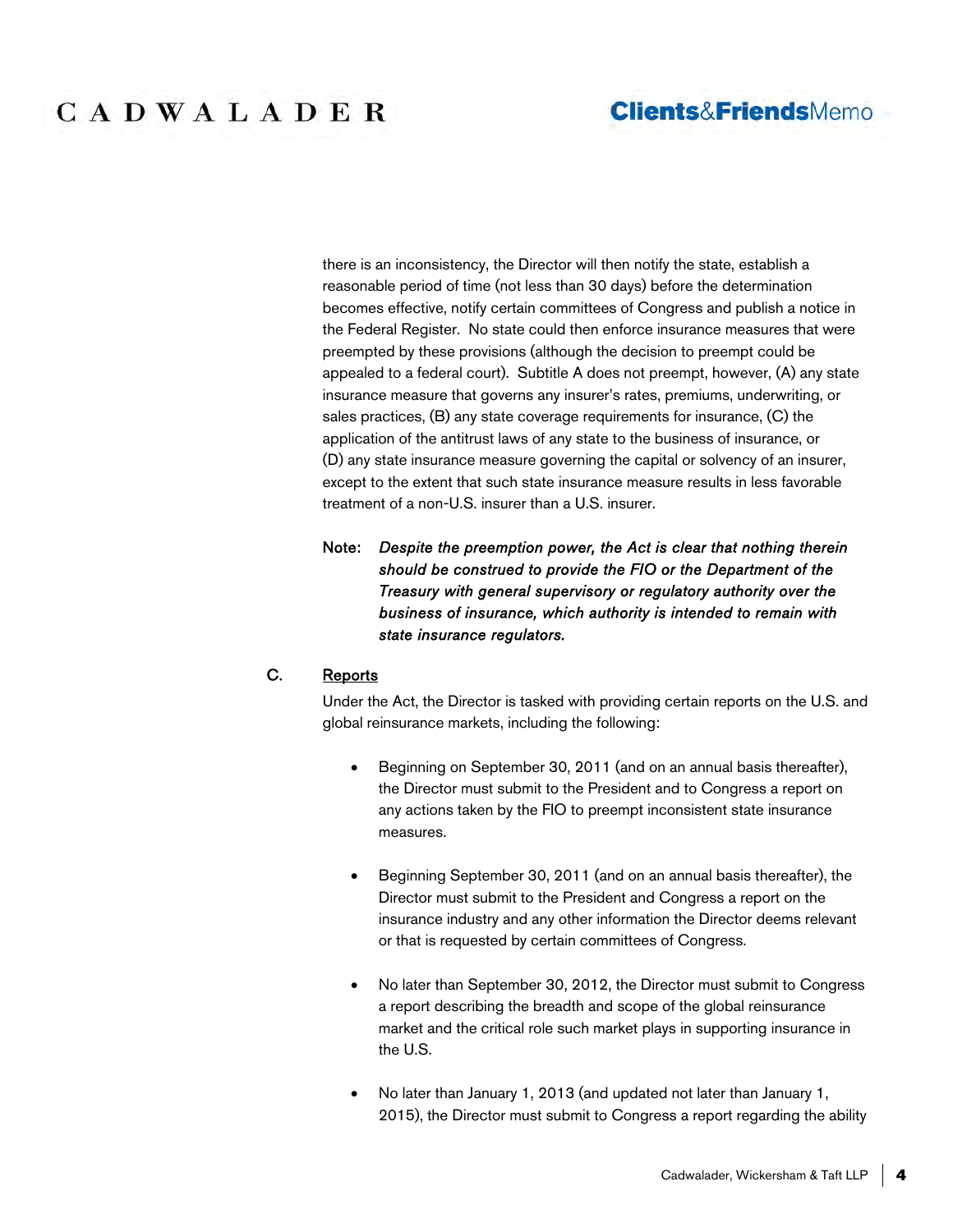### **Clients&FriendsMemo**

of state regulators to access reinsurance information for regulating companies in their jurisdictions.

- No later than 18 months after enactment, the Director must submit to Congress a report on how to modernize and improve the system of insurance regulation in the United States. This report is to be based on the following considerations, as well as any other considerations the Director determines are necessary and appropriate:
	- o systemic risk regulation with respect to insurance;
	- o capital standards and the relationship between capital allocation and liabilities, including standards relating to liquidity and duration risk;
	- o consumer protection for insurance products and practices, including gaps in state regulation;
	- o the degree of national uniformity of state insurance regulation;
	- o the regulation of insurance companies and affiliates on a consolidated basis;
	- o international coordination of insurance regulation;
	- o the costs and benefits of potential federal regulation of insurance across various lines of insurance (except health insurance);
	- o the feasibility of regulating only certain lines of insurance at the federal level, while leaving other lines of insurance to be regulated at the state level;
	- o the ability of any potential federal regulation or federal regulators to eliminate or minimize regulatory arbitrage;
	- o the impact that developments in the regulation of insurance in foreign jurisdictions might have on the potential federal regulation of insurance;
	- o the ability of any potential federal regulation or federal regulator to provide robust consumer protection for policyholders; and
	- o the potential consequences of subjecting insurance companies to a federal resolution authority, including the effects of any federal resolution authority: (i) on the operation of state insurance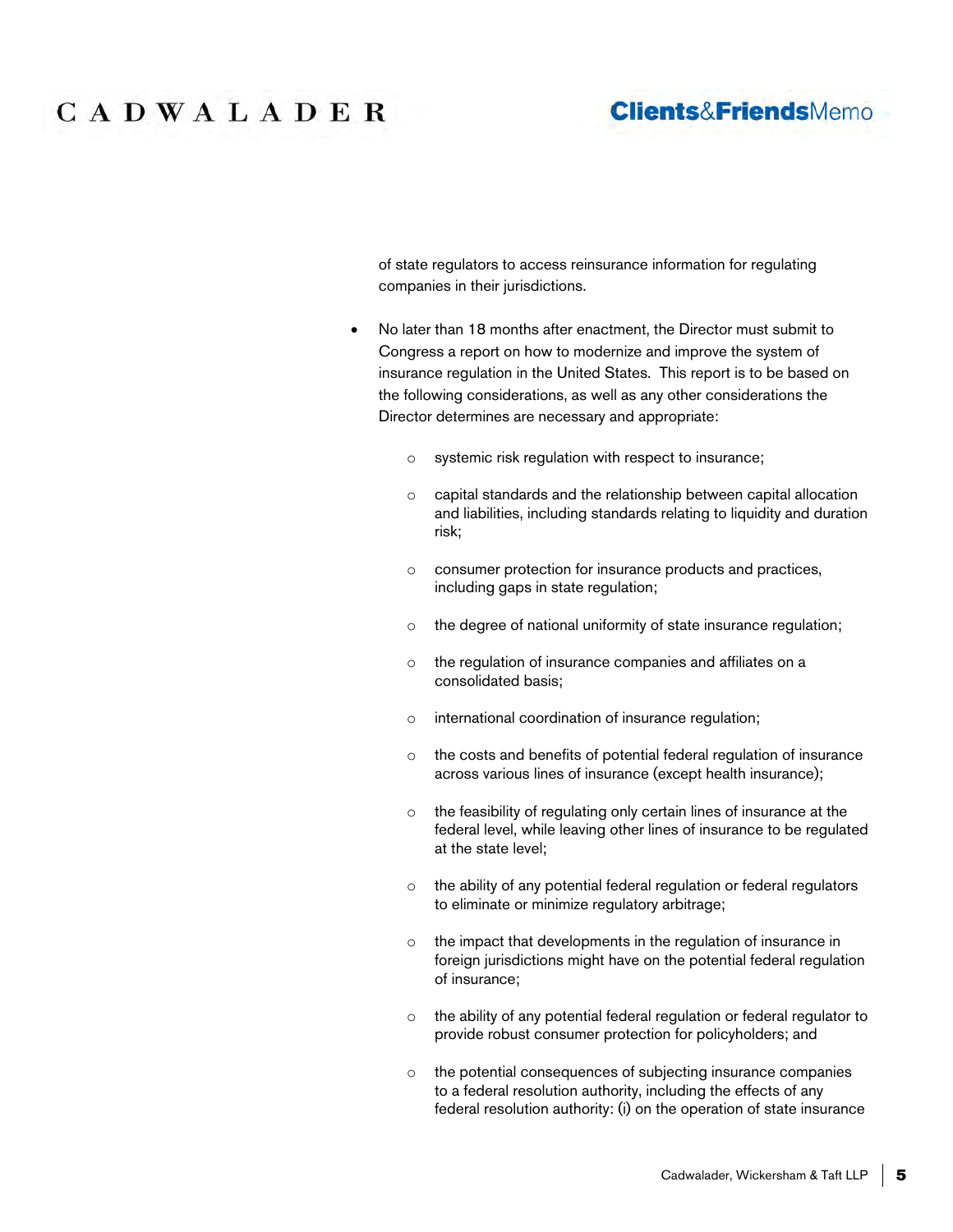### **Clients&FriendsMemo**

guaranty fund systems, including the loss of guaranty fund coverage if an insurance company is subject to a federal resolution authority; (ii) on policyholder protection, including the loss of the priority status of policyholder claims over other unsecured general creditor claims; (iii) in the case of life insurance companies, on the loss of the special status of separate account assets and separate account liabilities; and (iv) on the international competitiveness of insurance companies.

#### D. Covered Agreements

Subtitle A authorizes the Secretary of the Treasury and the United States Trade Representative to jointly negotiate and enter into covered agreements on behalf of the U.S. A "*covered agreement*" is defined generally as an agreement regarding prudential measures with respect to the business of insurance or reinsurance entered into between the U.S. and a foreign government, authority or regulatory entity that achieves a level of protection for insurance or reinsurance consumers that is substantially equivalent to the level of protection achieved under state insurance or reinsurance regulation. Before entering into a covered agreement, certain technical requirements must be followed, including a consultation with Congress regarding (a) the nature of the agreement, (b) how and to what extent such agreement would achieve the purposes, policies, priorities and objectives of Subtitle A and (c) the implementation of the agreement, including the general effect of the agreement on existing state laws.

#### II. Subtitle B of Title V of the Act — State-Based Insurance Reform

#### A. Nonadmitted Insurance

Part I of Subtitle B ("Subtitle B") of Title V of the Act is referred to as the "*Nonadmitted and Reinsurance Reform Act of 2010.*" Subtitle B reforms the regulation of the nonadmitted property/casualty insurance markets and the reinsurance markets. Nonadmitted insurance refers to casualty insurance permitted to be placed directly or through a surplus lines broker with a nonadmitted insurer<sup>7</sup> eligible to accept such insurance. The term ''*surplus lines broker*'' means an individual, firm, or corporation which is licensed in a state to sell, solicit, or negotiate insurance on properties, risks, or exposures located or to be performed in a state with nonadmitted insurers.

<sup>7</sup> A "nonadmitted insurer" is defined as "with respect to a state, an insurer not licensed to engage in the business of insurance in such state but does not include a risk retention group, as that term is defined in section 2(a)(4) of the Liability Risk Retention Act of 1986."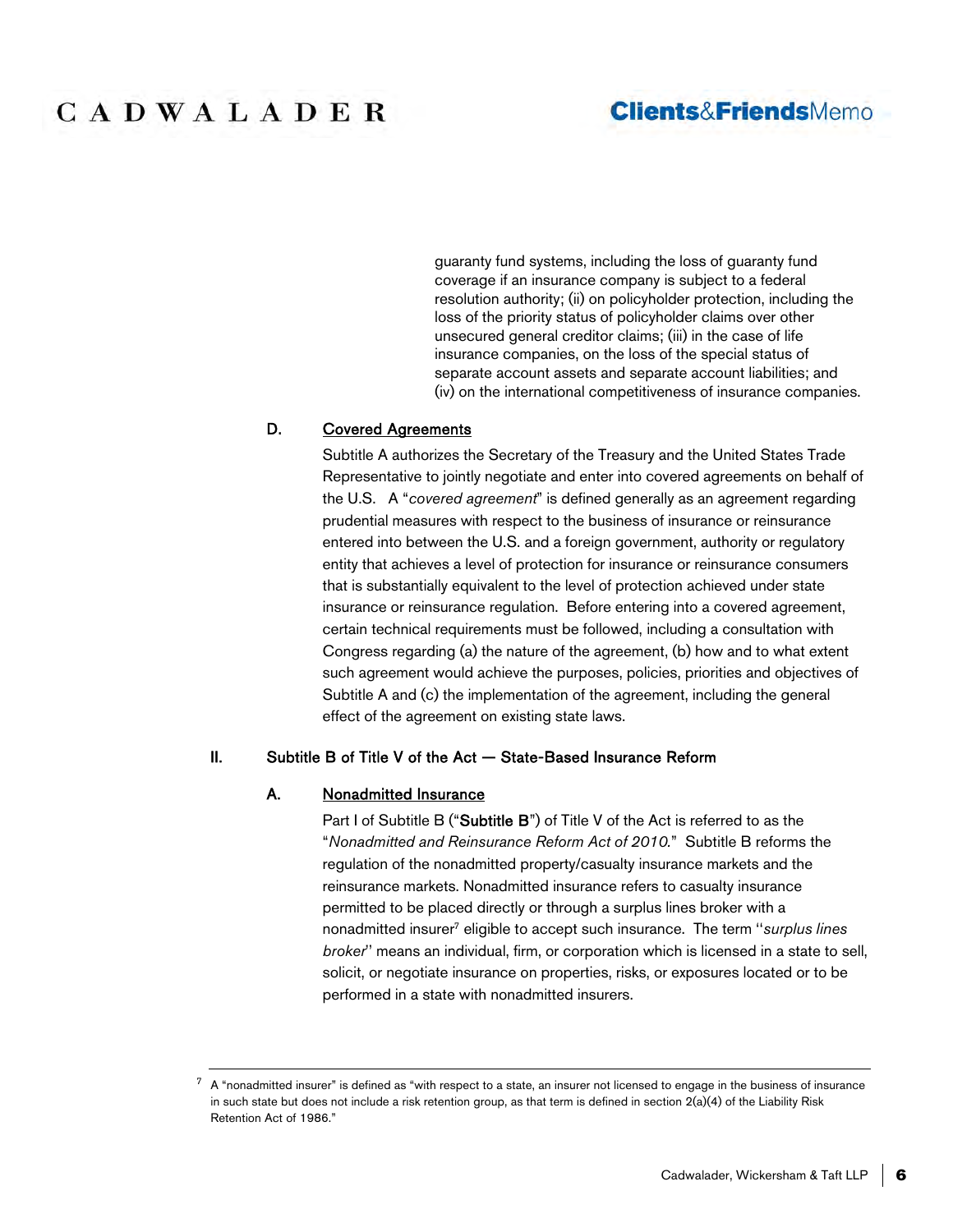### **Clients&FriendsMemo**

# CADWALADER

Subtitle B provides certain consumer protections to policyholders by prohibiting a state, other than the home state of the insured, to require any premium tax be paid for nonadmitted insurance (although the states may establish procedures to allocate among the states the premium taxes paid by an insured to an insured's home state). The term ''home state'' generally means (i) the state in which an insured maintains its principal place of business or, in the case of an individual, the individual's principal residence or (ii) if 100% of the insured risk is located out of the state referred to in clause (i), the state to which the greatest percentage of the insured's taxable premium for that insurance contract is allocated. Congress expressed its intent in Subtitle B of the Act that each state adopt nationwide uniform requirements, forms and procedures that provide for the reporting, payment, collection and allocation of premium taxes for nonadmitted insurance. The states are authorized to require surplus lines brokers and insurers to annually file tax allocation reports with the insured's home state detailing the portion of the nonadmitted insurance policy premium attributable to properties, risks, or exposures located in each state.

Subtitle B also provides that, except as otherwise stated therein, the placement of nonadmitted insurance is subject to the statutory and regulatory requirements solely of the insured's home state. Also, no state, other than the insured's home state, may require a surplus lines broker to be licensed in order to sell, solicit or negotiate nonadmitted insurance with respect to such insured. In connection with the foregoing, any law, regulation, provision or action of any state that applies to nonadmitted insurance sold to, solicited by, or negotiated with an insured whose home state is another state is preempted; *provided*, *however*, that there is a workers' compensation exception to this preemption for any law, rule or regulation that restricts the placement of workers' compensation insurance or excess insurance for self-funded workers' compensation plans with a nonadmitted insurer.

#### 1. *Uniform Standards*

In order to promote uniform laws and regulations regarding the licensure of surplus lines brokers, Subtitle B prohibits a state from collecting any fees relating to licensing of a surplus lines broker unless such state has in effect within two years after the enactment of Subtitle B, laws and regulations that provide for participation by the state in the national insurance producer database of the National Association of Insurance Commissioners ("NAIC") or another equivalent uniform database. Also, in an attempt to provide for uniformity, a state is prohibited from imposing eligibility criteria for nonadmitted insurers domiciled in the U.S. except in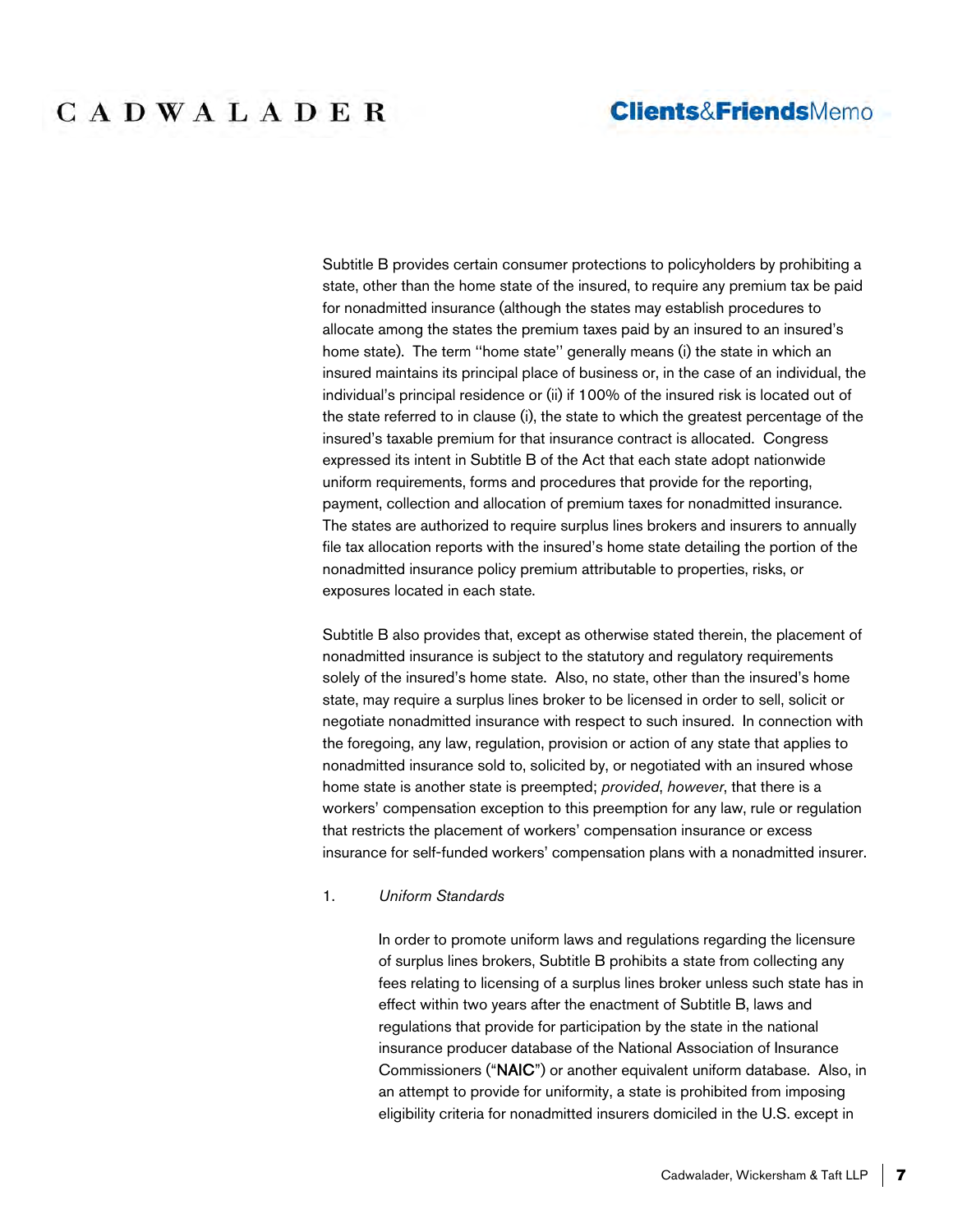### **Clients&FriendsMemo**

conformance with the requirements and criteria in Sections 5A(2) and 5C(2)(a) of the Non-Admitted Insurance Model Act (which provides for certain minimum capital and surplus requirements), unless the state adopts "nationwide uniform requirements, forms and procedures." In addition, a state may not prohibit a surplus lines broker from placing nonadmitted insurance with a nonadmitted insurer domiciled outside the U.S. that is listed on the Quarterly Listing of Alien Insurers maintained by the International Insurers Department of the NAIC.

#### 2. *Streamlined Application for Commercial Purchasers*

States are prohibited from requiring a surplus line broker that is placing nonadmitted insurance for an "exempt commercial purchaser" from making a due diligence search to determine whether the full amount or type of insurance sought by such commercial purchaser can be obtained from admitted insurers if (a) the broker producing it has disclosed to the purchaser that such insurance may or may not be available from an admitted market that may provide greater protection with more regulatory oversight and (b) the commercial purchaser has requested in writing thereafter that the broker produce or place such insurance from a nonadmitted insurer. For purposes of above, an exempt commercial purchaser is defined as follows:

- (a) a purchaser of insurance who employs or retains a qualified risk manager to negotiate insurance coverage;
- (b) has paid aggregate nationwide commercial property and casualty insurance premiums in excess of \$100,000 in the immediately preceding 12 months; and
- (c) (i) meets at least one of the following criteria:
	- (I) possesses a net worth in excess of \$20,000,000;
	- (II) generates annual revenues in excess of \$50,000,000;
	- (III) employs more than 500 full-time or full-time equivalent employees per individual insured or is a member of an affiliated group employing more than 1,000 employees in the aggregate;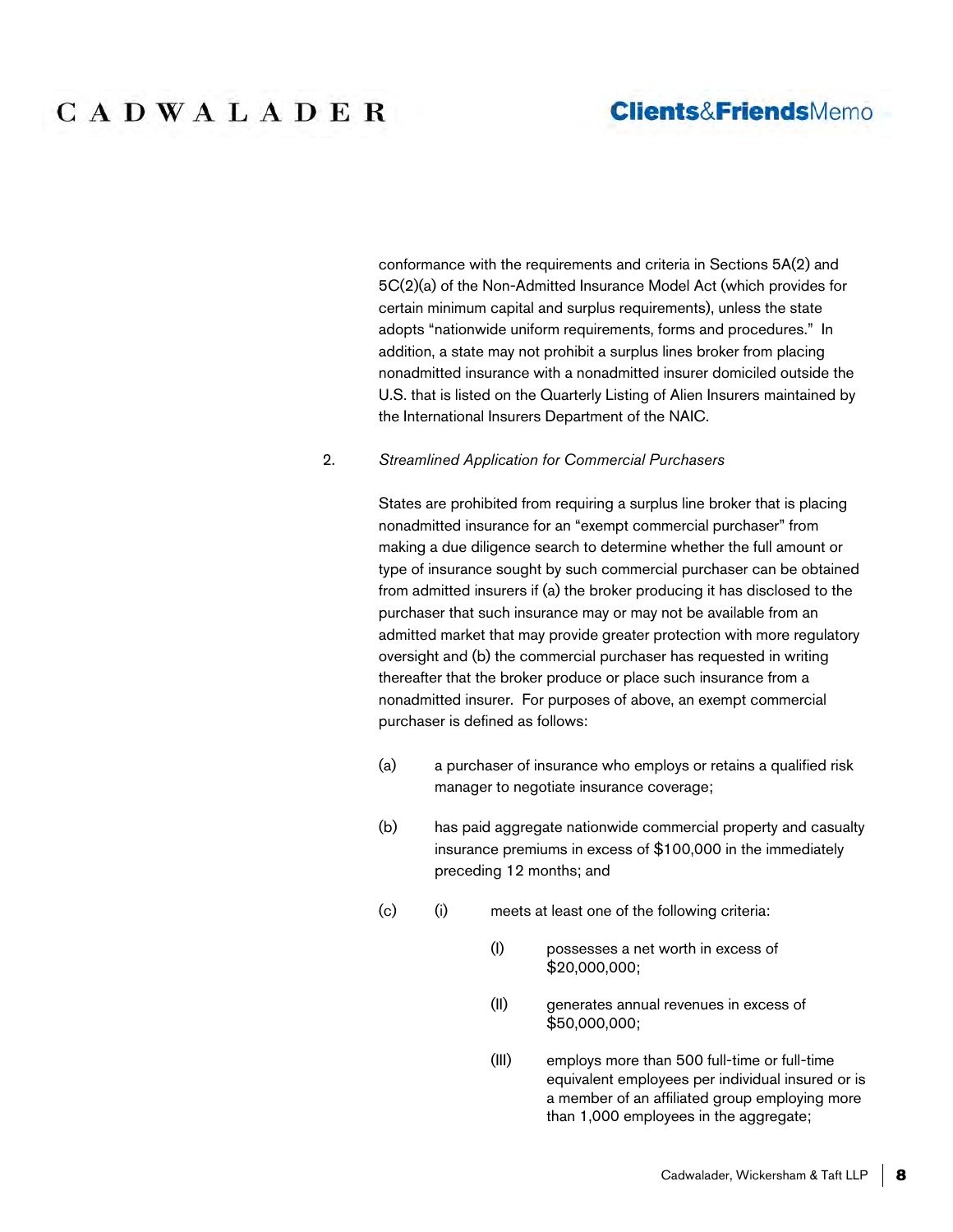### **Clients&FriendsMemo**

- (IV) is a not-for-profit organization or public entity generating annual budgeted expenditures of at least \$30,000,000; or
- (V) is a municipality with a population in excess of 50,000 persons.
- (ii) Effective on the fifth January 1 occurring after the date of the enactment of the Act and each fifth January 1 occurring thereafter, the amounts noted in subclauses (I), (II), and (IV) of clause (c)(i) above will be adjusted to reflect the percentage change for such five-year period in the Consumer Price Index for All Urban Consumers published by the Bureau of Labor Statistics of the Department of Labor.

#### 3. *Study of NonAdmitted Insurance Market*

The Comptroller General, in consultation with the NAIC, is required to conduct a study of the impact of Subtitle B of the Act on the size and market share of the nonadmitted insurance market for providing coverage typically provided by the admitted insurance market. In particular, the study will address:

- the change in size and market of the nonadmitted insurance market and in the number of insurance companies and insurance holding companies providing such business;
- the extent to which insurance coverage typically provided by the admitted insurance market has shifted to the nonadmitted insurance market;
- the consequences of any change in the size and market share of the nonadmitted insurance market, including differences in the price and availability of coverage available in both the admitted and nonadmitted insurance markets;
- the extent to which insurance companies and insurance holding companies that provide both admitted and nonadmitted insurance have experienced shifts in the volume of business between admitted and nonadmitted insurance; and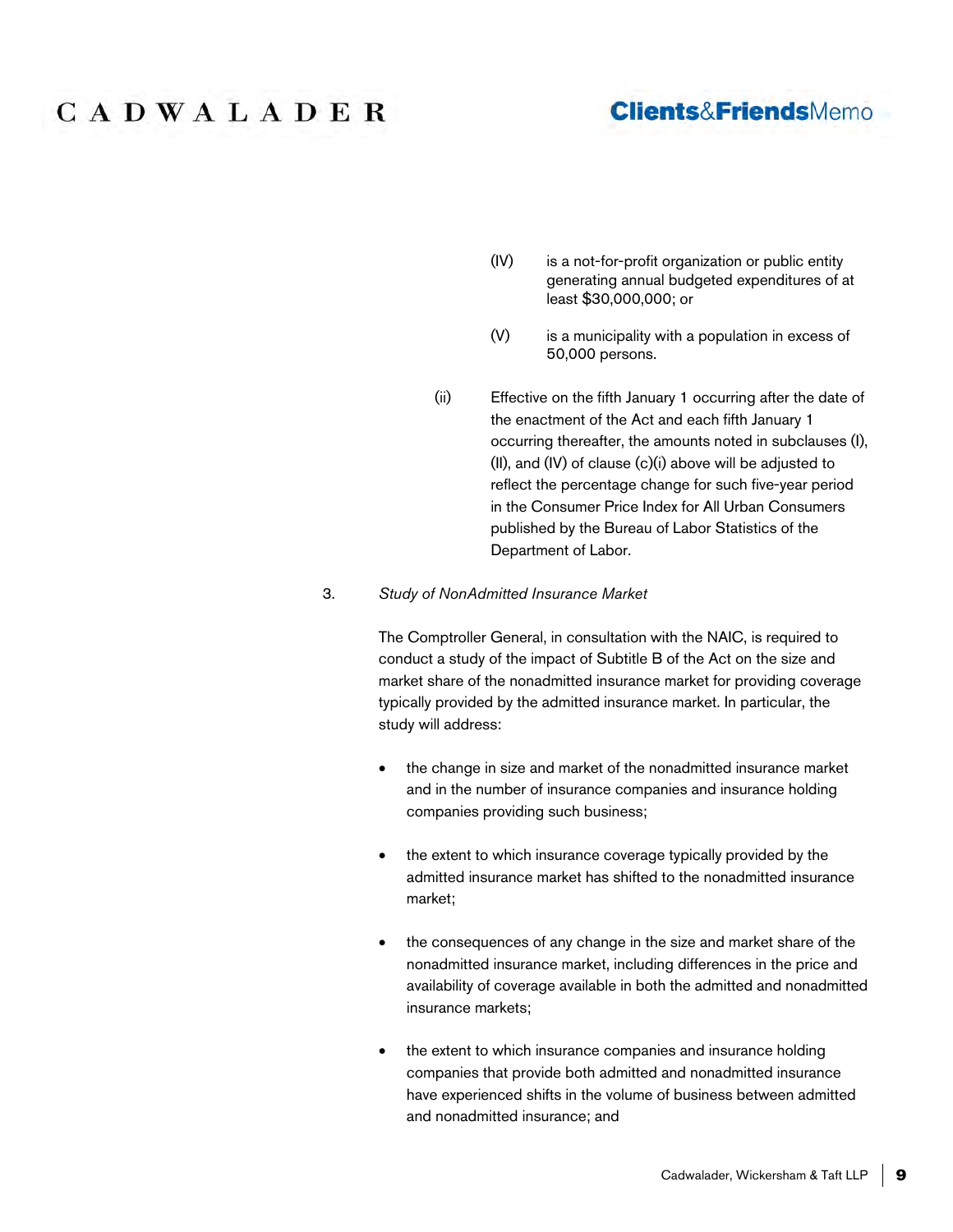### **Clients&FriendsMemo**

• the extent to which there has been a change in the number of individuals who have nonadmitted insurance policies, the type of coverage provided under such policies, and whether such coverage is available in the admitted insurance market.

#### B. Reinsurance

1. *Regulatory Reform*

Part II of Subtitle B ("Part II") of the Act contains certain provisions preempting state law governing reinsurance arrangements. Part II provides that if the state of domicile of the ceding insurer (*i.e.*, the insurer purchasing reinsurance) is an NAIC-accredited state (or has financial solvency requirements substantially similar to those imposed by the NAIC) and recognizes credit for reinsurance, then no other state may deny such credit for reinsurance. Furthermore, Part II preempts laws, regulations, provisions or other actions of a state that is not the domiciliary state of the ceding insurer (other than those with respect to taxes and assessments on insurance companies or insurance income) to the extent that they:

- restrict or eliminate the rights of the ceding insurer or the assuming insurer to resolve disputes pursuant to contractual arbitration to the extent such contractual provision is not inconsistent with the provisions of Title 9, United States Code;
- require that a certain state's law shall govern the reinsurance contract, disputes arising from the reinsurance contract, or requirements of the reinsurance contract;
- attempt to enforce a reinsurance contract on terms different than those set forth in the reinsurance contract itself, to the extent that the terms are not inconsistent with this part; or
- otherwise apply the laws of the state to reinsurance agreements of ceding insurers not domiciled in that state.
- 2. *Regulation of Reinsurer Solvency*

Part II provides that if the state of domicile of a reinsurer is an NAICaccredited state or has financial solvency requirements substantially